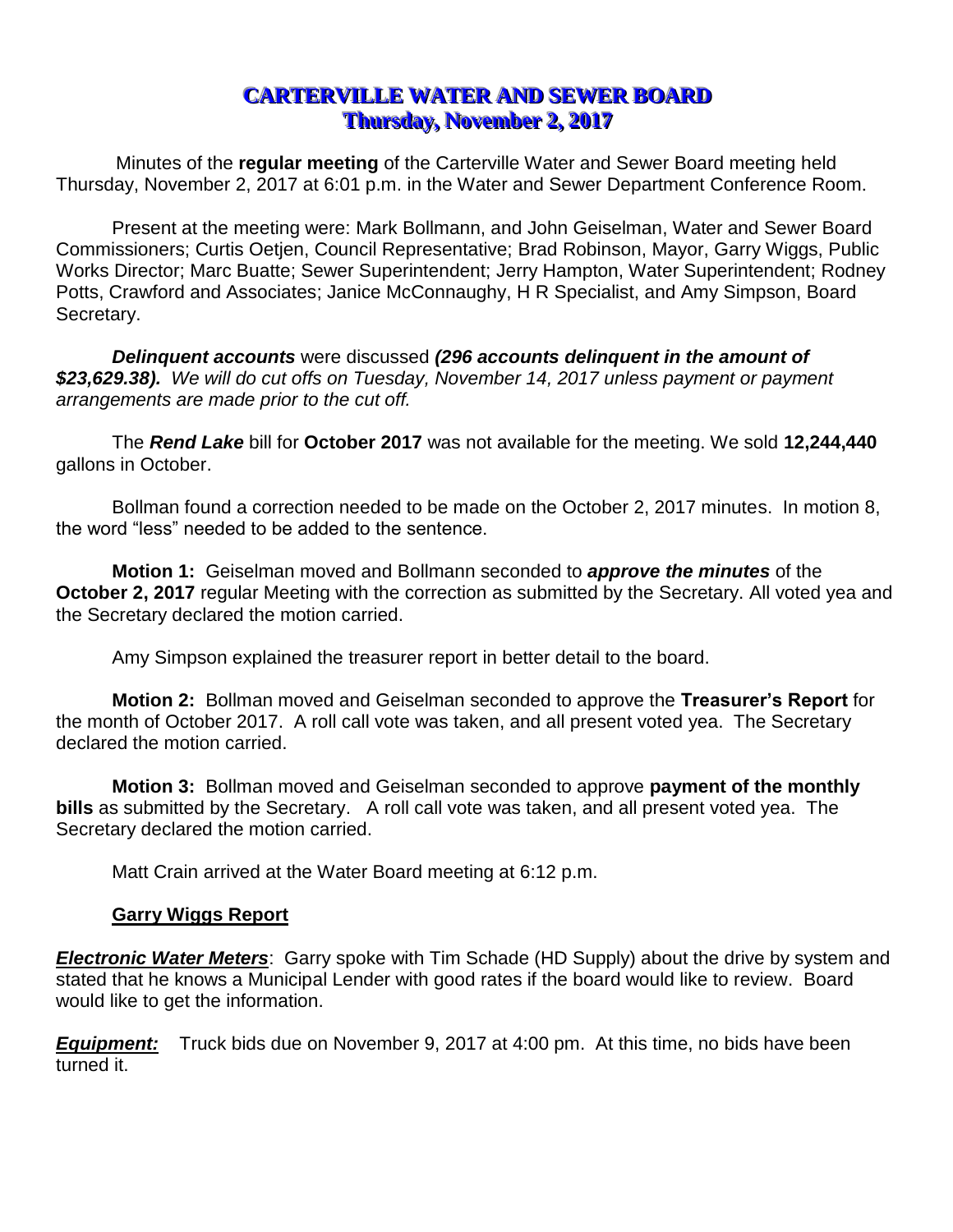# **Jerry Hampton Report**

Jerry gave a complete run down of all the leaks and taps completed this past month. Jerry informed the board about the hydrant on South Division cannot be moved as he wanted to get out of traffic. In order to move hydrant, we would have to kill the town to move the hydrant or totally cap the hydrant completely off. Board recommended to close the hydrant off at this time. We are not able to provide Chad Hicks adequate water access due to all the utilities to set a meter. Cambria can provide Chad Hicks water within 200 feet but must have a check valve on the meter.

**Motion 4:** Geiselman moved and Crain seconded to **Refund Chad Hicks his Paid Water Tap Fees in the amount of \$1,200.00** once we receive a written letter from Cambria permitting Chad to tap their line. A roll call vote was taken, and all present voted yea. The Secretary declared the motion carried*.*

Jerry recommend that something needs to be done on the water line on Center Street. The water line is cast and has too many clamps. A lengthy discussion of different options of fixing this issue was done. Crawford's office was asked to prepare some engineering on a new 6" line for Center Street.

### **Marc Buatte Report**

**Kamper Supply Lift Station** *–* Valves, control panel, and fog rod panel are installed. Monday November 6, 2017, the new pumps will be installed. The wiring was a 10-guage connected to a 60 amp breaker causing a meltdown and Pulley came out and rewired.

**Rotor Rebuild** – Has been completed with a cost around \$11,000.00 instead of the \$10,000.00 originally expected. Mark recommends \$13,000.00 to rebuild another rotor. He stated that it is mixing a lot better air is still a little short of where it should be. He feels are 300 pounds short of O2. He strongly feels that if we have another rotor it would help us meet the criteria we need.

**Motion 5:** Bollmann moved and Geiselman seconded to proceed with the **Rebuild of a second Aerotor Rotor Rebuild up to the amount of \$13,000.00** . A roll call vote was taken, and all present voted yea. The Secretary declared the motion carried*.*

Brad asked Jerry about the other item of Proposed Ordinance about customers getting into water meter wells illegally. Brad said he would look for it and how much the fine is. Jerry recommends making substantial fine.

**Motion 6:** Bollman moved and Crain seconded to approve the following leak credits:

#### **Leak Credits**

| 12-5370 | Jeff Stuck, 404 Partridge          | \$10.11  |          |
|---------|------------------------------------|----------|----------|
| 10-4201 | Antonio Salazar, 904 Finney        | \$17.60  |          |
| 05-0112 | Exotic Nails; 112 E. Plaza         | \$523.34 |          |
| 12-4140 | Robert Coffield; 304 S. Greenbriar | \$21.02  |          |
| 05-2251 | Joe McCann; 109 Brooke Lane        | \$179.75 |          |
| 01-2580 | E. A. Knight Const; 119 N Carter   | \$156.72 | \$908.54 |

A roll call vote was taken, and all present voted yea. The Secretary declared the motion carried*.*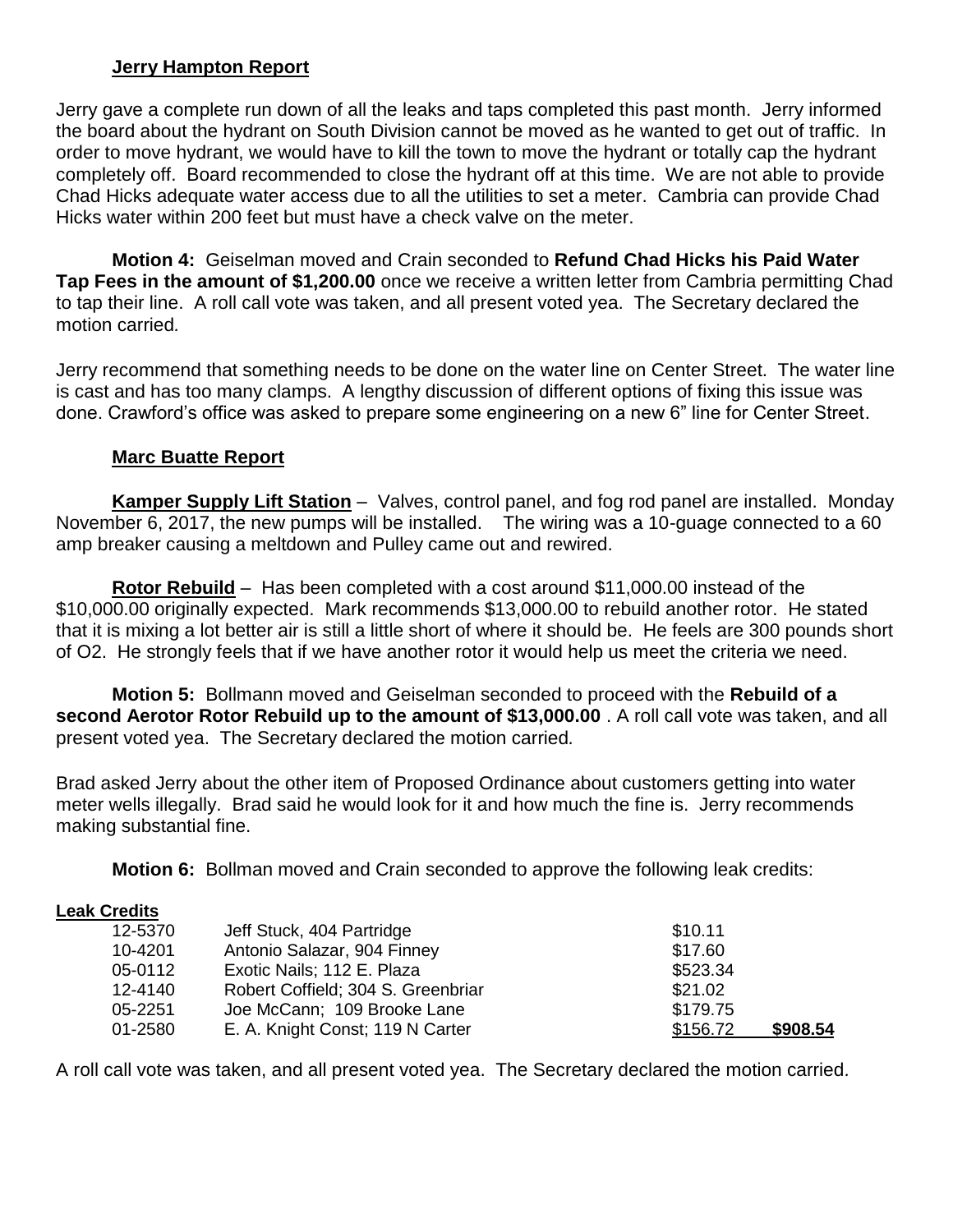**Motion 7:** Bollmann moved and Crain seconded to approve the following pool credits

#### **Pool Credit**

| 12-4321 | Beth Chapman; 300 Nightingale Ct | \$70.02  |          |
|---------|----------------------------------|----------|----------|
| 12-6591 | Jason Williams; 518 Canary Lane  | \$117.90 | \$187.92 |

A roll call vote was taken, and all present voted yea. The Secretary declared the motion carried.

# **Crawford and Associates Report**: **Rodney Potts**

**Sewer Plant Study** – Update Rodney stated that the Sewer Plant Study is final and next month he will present the final copy along with sketches. Rodney presented an invoice for \$12,000.00 for payment leaving \$5,000.00 for submission next month.

**Motion 8:** Crain moved and Bollmann seconded to pay **Crawford and Associates invoice in the amount of \$12,000.00**. A roll call vote was taken, and all present voted yea. The Secretary declared the motion carried.

**2013 Water Study** – Update – DCEO Grant is completed and ready for submittal on December 15, 2017.

**Motion 9:** Crain moved and Geiselman seconded to pay **Crawford and Associates a preliminary Water Study Invoice in the amount \$10,000.00.** A roll call vote was taken, and all present voted yea. The Secretary declared the motion carried.

**Motion 10:** Bollmann moved and Geiselman seconded to pay the Phase I preliminary **IEPA Permit Submittal invoice in the amount of \$25,000.00**. A roll call vote was taken, and all present voted yea. The Secretary declared the motion carried

### **Water Tank Repairs** -

**Motion 11:** Crain moved and Geiselman seconded to pay **Estimate #2 to Pittsburg Tank in the amount of \$6,302.10**. A roll call vote was taken, and all present voted yea. The Secretary declared the motion carried*.*

GOV 311 to consider splitting the cost of the application with the City. The first bid for advertising sponsor was awarded to First Southern back in February. The City will go out for advertising sponsor bids again in February 2018.

**Motion 12:** Bollmann moved and Crain seconded to **\$500.00 to GOV 311** for half of the bill for the city application. A roll call vote was taken, and all present voted yea. The Secretary declared the motion carried*.*

### **Sewer Line Extension - Pin Oak Road/Shawnee Trail**

A request of Donnie to get sewer to the Pin Oak area. In doing so, other residents would like the option to City sewer as well. (Cook's and Steinbach) Rodney brought a possible program for that specific area and maps to view. The orange area is an estimate and would be gravity fed. The entire area does not have to be done at one time it could be done in pieces. (\$275,000.00) This proposal does give the option for expansion for the future.